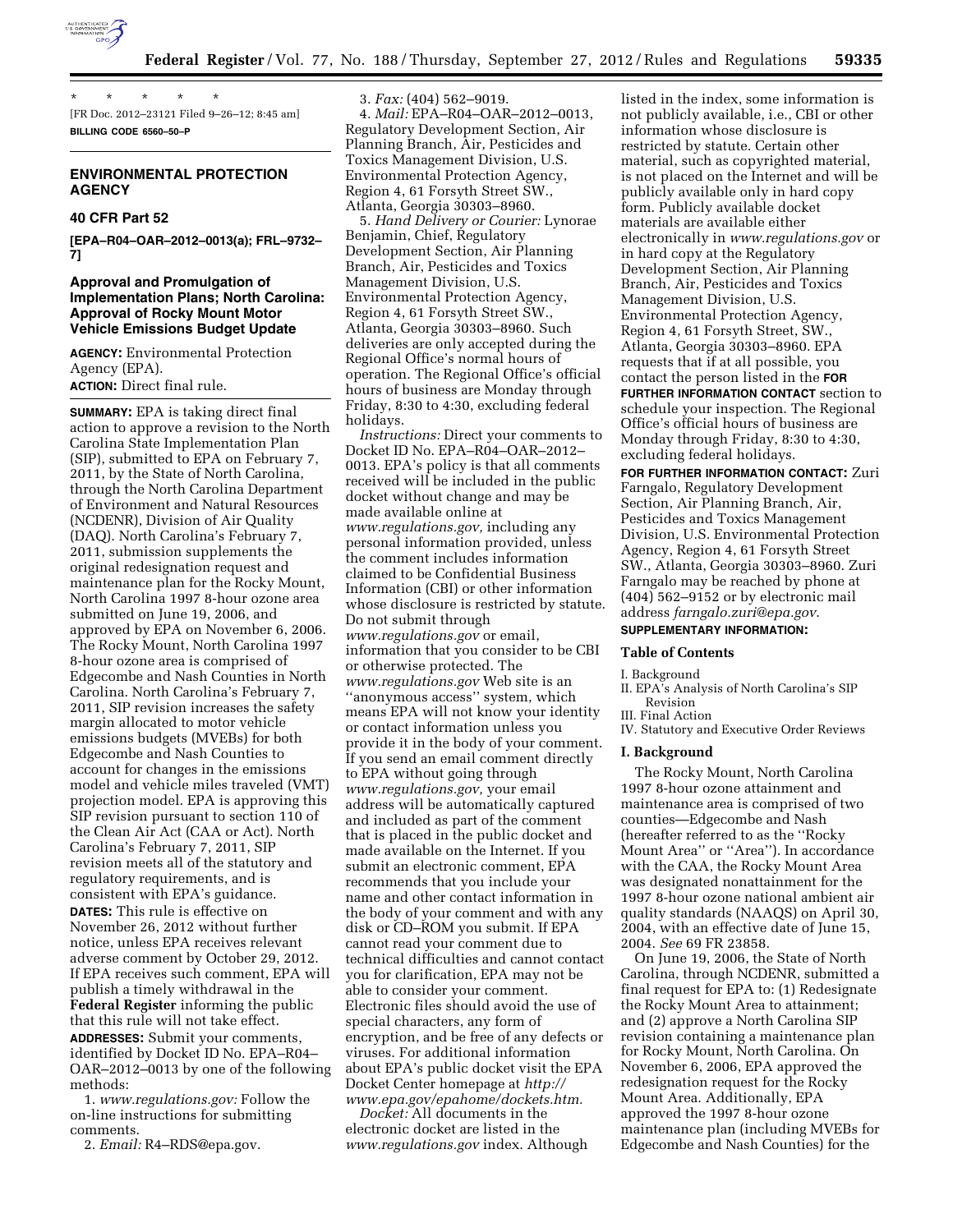Rocky Mount Area. 71 FR 64891. These approvals were based on EPA's determination that the State of North Carolina had demonstrated that the Rocky Mount Area met the criteria for redesignation to attainment specified in the CAA, including the determination that the entire Rocky Mount Area had attained the 1997 8-hour ozone NAAQS.

In the November 6, 2006, final rulemaking, EPA also found adequate and approved MVEBs for Edgecombe and Nash Counties in the Rocky Mount Area. Specifically, EPA found adequate and approved the 2008 and 2017 MVEBs for nitrogen oxides  $NO<sub>X</sub>$ ) (for both Edgecombe and Nash Counties) that were contained in the 1997 8-hour

ozone maintenance plan for the Rocky Mount Area.1 Further, in the November 6, 2006, action, EPA found adequate and approved the insignificance determination for volatile organic compound (VOC) contribution from motor vehicle emissions to the 1997 8 hour ozone pollution in the Rocky Mount Area.

On February 7, 2011, North Carolina provided a SIP revision (the subject of this action) to increase the amount of safety margins allocated to the  $NO<sub>x</sub>$ MVEBs to account for changes in the projection models. Section II provides EPA's analysis of North Carolina's February 7, 2011, SIP revision.

### TABLE 1—ORIGINAL MVEBS FOR  $NO<sub>x</sub>$

# **II. EPA's Analysis of North Carolina's SIP Revision**

As discussed above, on February 7, 2011, the State of North Carolina, through NCDENR, submitted a SIP revision to revise the MVEBs for Edgecombe and Nash Counties in the Rocky Mount Area to account for the new emissions model, VMT projection models, and other emission model input data. The MVEBs (expressed in tons per day (tpd) and kilograms per day (kg/d)) that are being updated through today's action were originally approved by EPA on November 6, 2006, and are outlined in the table below.

| 2008 |                                                                                                                            | 2017 |  |
|------|----------------------------------------------------------------------------------------------------------------------------|------|--|
|      | $\vert$ 8.05 tpd  7,302.8 kg/d  6.00 tpd  5,443.1 kg/d.<br>$\vert$ 13.32 tpd    12,083.7 kg/d    7.41 tpd    6,722.2 kg/d. |      |  |

DAQ is currently allocating portions of the available safety margin 2 to the MVEBs to account for new emissions models, VMT projections models, as well as changes to future vehicle mix assumptions, that influence the emission estimations. DAQ decided to allocate a majority of the safety margin available to the MVEBs. For 2017, DAQ estimated the amount needed to account for the current emission model and VMT projections model, and then added an additional 21 percent to account for any future changes to the emission model, projection model and other input data.

At this time, North Carolina is seeking to adjust the safety margins. The following tables provide the adjusted  $NO<sub>x</sub>$  emissions data, in kg/d for the 2008 base attainment year inventories, as well as the projected  $NO<sub>x</sub>$  emissions inventory 2017.

# TABLE 2—EDGECOMBE COUNTY MVEBS [kg/d]

| $NOx$ Emissions        |                        |
|------------------------|------------------------|
| 2008                   | 2017                   |
| 2,483<br>.674<br>4.157 | .143<br>1,108<br>2.251 |

# TABLE 3—NASH COUNTY MVEBS

[kg/d]

| $NO_x$ Emissions |       |
|------------------|-------|
| 2008             | 2017  |
| 8,790            | 3.767 |
| .655             | 2,374 |
| 10.444           | 6.141 |

A total of 3,329 kg (3.67 tons) and 3,482 kg (3.84 tons) of 2008 and 2017  $NO<sub>x</sub>$  safety margin, respectively, were added to the MVEBs for the Rocky Mount Area. Taking into consideration the portion of the safety margin applied to the MVEBs, the resulting difference between the attainment level of emissions from all sources and the projected level of emissions from all

sources in the maintenance area, i.e., the new safety margins, for each projected year is listed.

<sup>1</sup>North Carolina established subarea MVEBs at the county level so each county must consider its individual subarea MVEBs for the purposes of implementing transportation conformity.

<sup>2</sup>A safety margin is the difference between the attainment level of emissions from all source categories (i.e., point, area, and mobile) and the projected level of emissions from all source categories. The State may choose to allocate some

of the safety margin to the MVEB, for transportation conformity purposes, so long as the total level of emissions from all source categories remains equal to or less than the attainment level of emissions.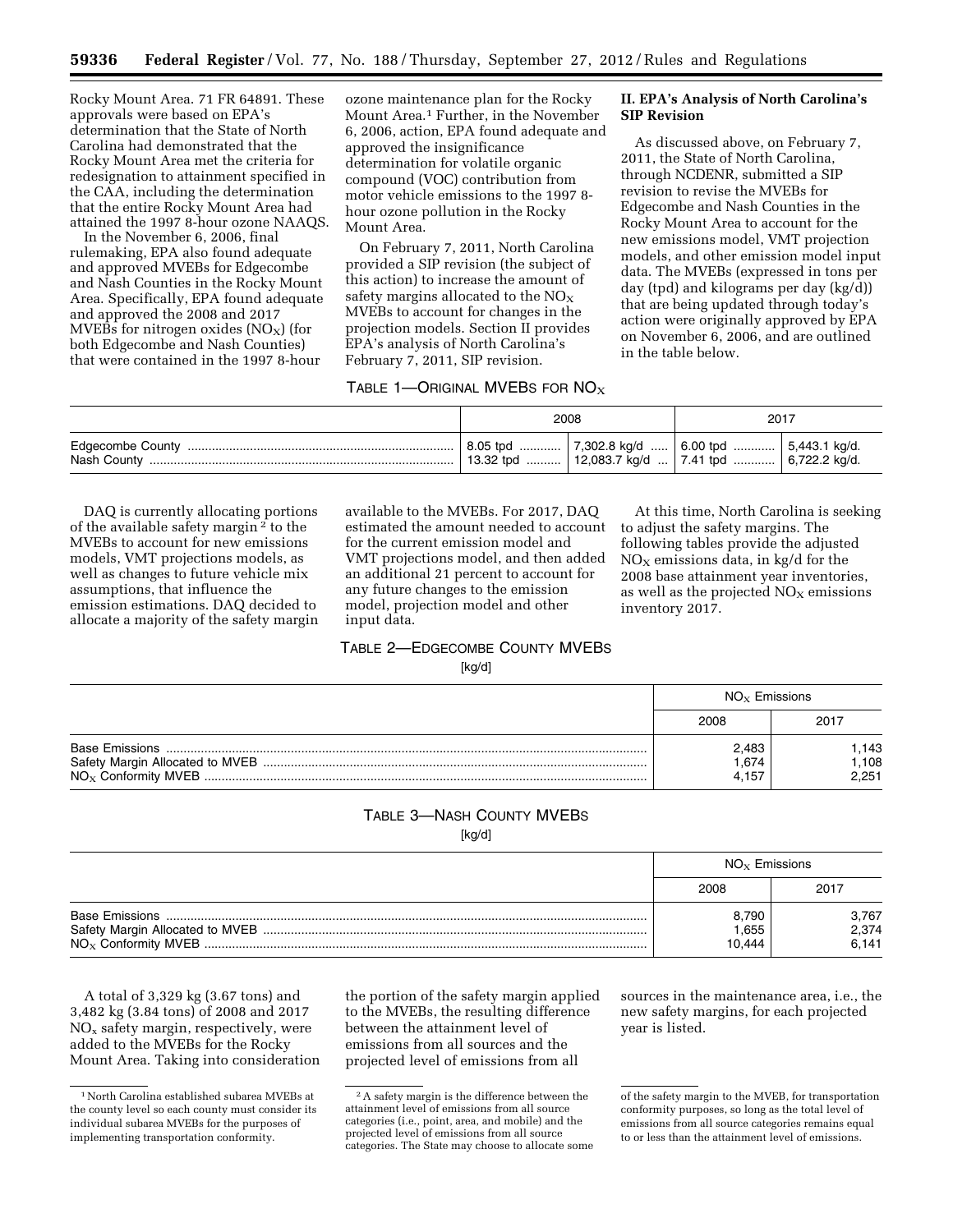### TABLE 4—NEW SAFETY MARGINS FOR THE ROCKY MOUNT AREA

| Year | VOC tpd | $NO_{\rm x}$ tpd |  |
|------|---------|------------------|--|
| 2005 | N/A     | N/A              |  |
| 2008 | $-0.59$ | 0.0              |  |
| 2011 | $-0.51$ | $-6.93$          |  |
| 2014 | $-0.07$ | $-9.77$          |  |
| 2017 | $-0.07$ | $-7.79$          |  |

As shown in Tables 2 and 3 above, the Rocky Mount Area is projected to steadily decrease its total VOC and  $NO<sub>X</sub>$ emissions from the base year of 2008 to the maintenance year of 2017. This VOC and  $NO<sub>X</sub>$  emission decrease demonstrates continued attainment/ maintenance of the 1997 8-hour ozone NAAQS for ten years from 2008 (the year the Area was effectively designated attainment for the 1997 8-hour ozone NAAQS) as required by the CAA. These projected reductions of ozone precursors indicates continued maintenance of the 1997 8-hour ozone NAAQS.

The revised MVEBs that North Carolina submitted for the Rocky Mount Area were developed with projected mobile source emissions derived using the MOBILE6 motor vehicle emissions model. This model was the most current model available at the time North Carolina was performing its analysis. However, EPA has now issued an updated motor vehicle emissions model known as Motor Vehicle Emission Simulator or MOVES. In its announcement of this model, EPA established a two-year grace period for continued use of MOBILE6.2 in regional emissions analyses for transportation plan and transportation improvement programs (TIPs) conformity determinations (extending to March 2, 2012),3 after which states (other than California) must use MOVES in conformity determinations for TIPs. As stated above, MOBILE6.2 was the applicable mobile source emissions model that was available when the original SIP was submitted. EPA's ''Policy Guidance on the Use of MOVES2010 and Subsequent Minor Revisions for State Implementation Plan Development, Transportation Conformity, and Other Purposes'' (*[http://www.epa.gov/otaq/models/](http://www.epa.gov/otaq/models/moves/documents/420b12010.pdf)  [moves/documents/420b12010.pdf](http://www.epa.gov/otaq/models/moves/documents/420b12010.pdf)*) explains that the CAA does not require states that have already submitted SIPs to revise these SIPs simply because a new motor vehicle emissions model is now available. The guidance further

states that the use of MOBILE6.2 in an already submitted SIP should not be an obstacle to approval of that SIP assuming that it is otherwise approvable because it would be unreasonable to require revision to a SIP which in this case was submitted prior to the release of MOVES.

#### **III. Final Action**

EPA is taking direct final action to approve North Carolina's February 7, 2011, SIP revision to allocate a portion of the available safety margin to the MVEBs for the 1997 8-hour ozone NAAQS for the Rocky Mount, North Carolina Area. The revised MVEBs, for Edgecomb and Nash Counties in North Carolina ensure continued attainment of the 1997 8-hour ozone NAAQS through the maintenance year 2017. EPA has evaluated North Carolina's February 7, 2011, SIP revision, and has determined that it meets the applicable requirements of the CAA and EPA regulations, and is consistent with EPA policy. On March 12, 2008, EPA issued revised ozone NAAQS. The current action, however, is being taken to address requirements under the 1997 8 hour ozone NAAQS.

EPA is publishing this rule without prior proposal because the Agency views this as a non-controversial amendment and anticipates no adverse comments. However, in the proposed rules section of this **Federal Register**  publication, EPA is publishing a separate document that will serve as the proposal to approve the SIP revision should an adverse comment be filed. This rule will be effective on November 26, 2012 without further notice unless the Agency receives adverse comment by October 29, 2012. If EPA receives such comments, then EPA will publish a document withdrawing the final rule and informing the public that the rule will not take effect. All public comments received will then be addressed in a subsequent final rule based on the proposed rule. EPA will not institute a second comment period on this action. Any parties interested in commenting must do so at this time. If no such comments are received, the public is advised this rule will be effective on November 26, 2012 and no further action will be taken on the proposed rule.

### **IV. Statutory and Executive Order Reviews**

Under the CAA, the Administrator is required to approve a SIP submission that complies with the provisions of the Act and applicable federal regulations. 42 U.S.C. 7410(k); 40 CFR 52.02(a). Thus, in reviewing SIP submissions,

EPA's role is to approve state choices, provided that they meet the criteria of the CAA. Accordingly, this action merely approves state law as meeting federal requirements and does not impose additional requirements beyond those imposed by State law. For that reason, this action:

• Is not a ''significant regulatory action'' subject to review by the Office of Management and Budget under Executive Order 12866 (58 FR 51735, October 4, 1993);

• Does not impose an information collection burden under the provisions of the Paperwork Reduction Act (44 U.S.C. 3501 *et seq.*);

• Is certified as not having a significant economic impact on a substantial number of small entities under the Regulatory Flexibility Act (5 U.S.C. 601 *et seq.*);

• Does not contain any unfunded mandate or significantly or uniquely affect small governments, as described in the Unfunded Mandates Reform Act of 1995 (Pub. L. 104–4);

• Does not have Federalism implications as specified in Executive Order 13132 (64 FR 43255, August 10, 1999);

• Is not an economically significant regulatory action based on health or safety risks subject to Executive Order 13045 (62 FR 19885, April 23, 1997);

• Is not a significant regulatory action subject to Executive Order 13211 (66 FR 28355, May 22, 2001);

• Is not subject to requirements of Section 12(d) of the National Technology Transfer and Advancement Act of 1995 (15 U.S.C. 272 note) because application of those requirements would be inconsistent with the CAA; and

• Does not provide EPA with the discretionary authority to address, as appropriate, disproportionate human health or environmental effects, using practicable and legally permissible methods, under Executive Order 12898 (59 FR 7629, February 16, 1994). In addition, this rule does not have tribal implications as specified by Executive Order 13175 (65 FR 67249, November 9, 2000), because the SIP is not approved to apply in Indian country, and EPA notes that it will not impose substantial direct costs on tribal governments or preempt tribal law.

The Congressional Review Act, 5 U.S.C. 801 *et seq.,* as added by the Small Business Regulatory Enforcement Fairness Act of 1996, generally provides that before a rule may take effect, the agency promulgating the rule must submit a rule report, which includes a copy of the rule, to each House of the Congress and to the Comptroller General

<sup>3</sup>EPA recently extended the grace period to use MOVES for regional emissions analysis in conformity determinations to March 2, 2013 (77FR 11394).